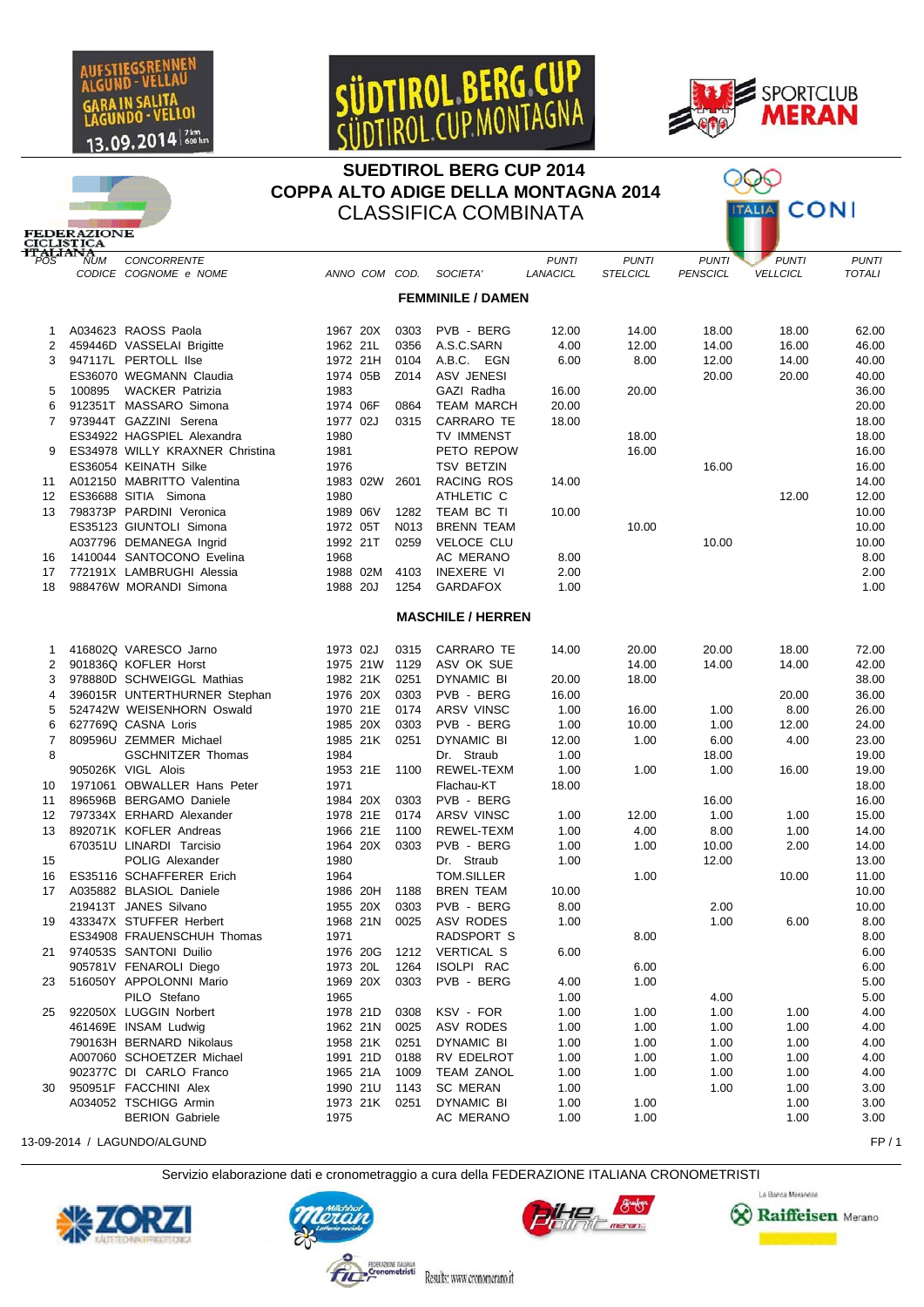| POS | <b>NUM</b> | CONCORRENTE<br>CODICE COGNOME e NOME                 | ANNO COM COD.        |              | SOCIETA'                               | <b>PUNTI</b><br>LANACICL | <b>PUNTI</b><br><b>STELCICL</b> | <b>PUNTI</b><br><b>PENSCICL</b> | <b>PUNTI</b><br><b>VELLCICL</b> | <b>PUNTI</b><br><b>TOTALI</b> |
|-----|------------|------------------------------------------------------|----------------------|--------------|----------------------------------------|--------------------------|---------------------------------|---------------------------------|---------------------------------|-------------------------------|
|     |            |                                                      |                      |              |                                        |                          |                                 |                                 |                                 |                               |
| 30  |            | 837252V HELFER Kurt Johann                           | 1959 21D             | 0188         | RV EDELROT                             | 1.00                     | 1.00                            |                                 | 1.00                            | 3.00                          |
|     |            | 787074U HOFER Franz                                  | 1973 21L             | 0356         | A.S.C.SARN                             | 1.00                     |                                 | 1.00                            | 1.00                            | 3.00                          |
|     |            | 894941J LAGEDER Theodor<br>A003822 BEIKIRCHER Fabian | 1960 21E<br>1984 21D | 1100<br>0188 | REWEL-TEXM<br>RV EDELROT               | 1.00                     | 1.00<br>1.00                    |                                 | 1.00<br>1.00                    | 3.00<br>3.00                  |
|     |            | 818885N SMANIOTTO Luca                               | 1964 21K             | 0251         | DYNAMIC BI                             | 1.00<br>1.00             |                                 | 1.00                            | 1.00                            | 3.00                          |
|     |            | 984680T GROSS Manfred                                | 1962 21L             | 0356         | A.S.C.SARN                             | 1.00                     | 1.00                            |                                 | 1.00                            | 3.00                          |
|     |            | 587996E DAL BOSCO Ermanno                            | 1945 21H             | 0104         | A.B.C. EGN                             | 1.00                     | 1.00                            |                                 | 1.00                            | 3.00                          |
|     |            | ES35119 HUBER Peter                                  | 1959 05B             | Z014         | ASV JENESI                             |                          | 1.00                            | 1.00                            | 1.00                            | 3.00                          |
| 41  |            | 908851E PREVITALI Paolo Giovanni                     | 1963 02J             | 2151         | <b>BREVIARIO</b>                       | 2.00                     |                                 |                                 |                                 | 2.00                          |
|     |            | 832616M GOETSCH Markus                               | 1972 21K             | 0251         | DYNAMIC BI                             | 1.00                     | 1.00                            |                                 |                                 | 2.00                          |
|     |            | 874902X DONEI Tommaso                                | 1992 20F             | 1227         | A.S.D. PEL                             | 1.00                     |                                 | 1.00                            |                                 | 2.00                          |
|     |            | 990233Y ABLER Alex                                   | 1984 21D             | 0188         | RV EDELROT                             | 1.00                     | 1.00                            |                                 |                                 | 2.00                          |
|     |            | A032529 STUEFER Erwin<br>524948V TASCHLER Stefan     | 1979 21L<br>1982 21F | 0356         | A.S.C.SARN                             | 1.00                     | 1.00<br>1.00                    |                                 |                                 | 2.00<br>2.00                  |
|     |            | 871678J BEDESCHI Alberto                             | 1982 02J             | 0315         | CARRARO TE                             | 1.00<br>1.00             |                                 |                                 | 1.00                            | 2.00                          |
|     |            | 895269H PELLEGRINI Luca                              | 1969 20A             | 1002         | <b>COMANO BIK</b>                      | 1.00                     | 1.00                            |                                 |                                 | 2.00                          |
|     |            | 334810Y KOCH Alois                                   | 1953 21E             | 0174         | ARSV VINSC                             | 1.00                     | 1.00                            |                                 |                                 | 2.00                          |
|     |            | 808047F FLARER Stephan                               | 1971 21D             | 0188         | RV EDELROT                             | 1.00                     |                                 | 1.00                            |                                 | 2.00                          |
|     |            | A032836 HOLZMANN Norbert                             | 1964 21L             | 0356         | A.S.C.SARN                             | 1.00                     |                                 |                                 | 1.00                            | 2.00                          |
|     |            | 937101K OBRIST Fabian                                | 1989 21K             | 0251         | DYNAMIC BI                             | 1.00                     |                                 | 1.00                            |                                 | 2.00                          |
|     |            | 776197Z DE BACCO Giovanni                            | 1946 21H             | 0104         | A.B.C. EGN                             | 1.00                     | 1.00                            |                                 |                                 | 2.00                          |
|     |            | ES34904 BELLO Demetrio                               | 1971 06T             | V046         | <b>UNO TEAM</b>                        |                          | 2.00                            |                                 |                                 | 2.00                          |
|     |            | ES34921 WEBBER Gabriele                              | 1960 05T             | N011         | <b>CC ROTALIA</b>                      |                          | 1.00                            |                                 | 1.00                            | 2.00                          |
|     |            | ES35117 THURNER Roland<br>ES34972 HIESTAND Alwin     | 1968 05B<br>1957     |              | Z014 ASV JENESI<br><b>RV EINSIED</b>   |                          | 1.00<br>1.00                    | 1.00<br>1.00                    |                                 | 2.00<br>2.00                  |
|     |            | ES35129 FERRAZZI Urbano                              | 1960                 |              | <b>SC MERAN</b>                        |                          | 1.00                            |                                 | 1.00                            | 2.00                          |
|     |            | 894965J AINHAUSER Walter                             | 1983 21L             | 0356         | A.S.C.SARN                             |                          | 1.00                            | 1.00                            |                                 | 2.00                          |
|     |            | ES36068 NUSSBAUMER Juergen                           | 1987 05B             |              | Z014 ASV JENESI                        |                          |                                 | 1.00                            | 1.00                            | 2.00                          |
|     |            | <b>KIRCHLER Gerhard</b>                              | 1968                 |              | <b>SCHWABS</b>                         |                          |                                 | 1.00                            | 1.00                            | 2.00                          |
|     |            | MOLL Markus Stefan                                   | 1961                 |              |                                        |                          |                                 | 1.00                            | 1.00                            | 2.00                          |
|     |            | ES36059 COMI Adriano                                 | 1949 133             | 3309         | CIRC.CASSA                             |                          |                                 | 1.00                            | 1.00                            | 2.00                          |
|     |            | 720083W PUTZER Martin                                | 1997 21A             | 0393         | PROFI BIKE                             |                          |                                 | 1.00                            | 1.00                            | 2.00                          |
|     |            | ES35706 MAYREGGER Guenther                           | 1956                 |              | ARBO RC BI                             |                          |                                 | 1.00                            | 1.00                            | 2.00                          |
| 66  |            | <b>OSELE Roland</b><br>897755S MAGANZINI Paolo       | 1970<br>1984 20L     | 1143<br>1264 | <b>SC MERAN</b><br>ISOLPI RAC          | 1.00<br>1.00             |                                 |                                 |                                 | 1.00<br>1.00                  |
|     |            | U303305 TAPPEINER Andreas                            | 1987                 |              | MG.K Vis L                             | 1.00                     |                                 |                                 |                                 | 1.00                          |
|     |            | 847039V BAZZANELLA Michele                           | 1969 20V             | 1208         | <b>TEAM BSR</b>                        | 1.00                     |                                 |                                 |                                 | 1.00                          |
|     |            | 847768L WALLNOEFER Freddi                            | 1974 21E             | 0174         | ARSV VINSC                             | 1.00                     |                                 |                                 |                                 | 1.00                          |
|     |            | 908848K PAGANELLI Fabio                              | 1970 02J             | 2151         | <b>BREVIARIO</b>                       | 1.00                     |                                 |                                 |                                 | 1.00                          |
|     |            | 792545W PARTEL Enzo                                  | 1973 20H             | 1188         | <b>BREN TEAM</b>                       | 1.00                     |                                 |                                 |                                 | 1.00                          |
|     | 455279     | <b>CANELLA Marco</b>                                 | 1972<br>1984         |              | ASD Team C                             | 1.00                     |                                 |                                 |                                 | 1.00<br>1.00                  |
|     |            | NINDL Christian<br>391672B DELLAGIACOMA Piergiorgio  | 1959 20X 0303        |              | Team Bikee<br>PVB - BERG               | 1.00<br>1.00             |                                 |                                 |                                 | 1.00                          |
|     |            | 937222K MOOSMAIR Friedrich                           |                      |              | 1986 21K 0251 DYNAMIC BI               | 1.00                     |                                 |                                 |                                 | 1.00                          |
|     |            | 587701W NAVE Valentino                               | 1969 20X 0303        |              | PVB - BERG                             | 1.00                     |                                 |                                 |                                 | 1.00                          |
|     |            | 396323S MARGONARI Mauro                              | 1970 20X             | 0303         | PVB - BERG                             | 1.00                     |                                 |                                 |                                 | 1.00                          |
|     |            | 834384P ZAMPEDRI Andrea                              | 1988 20X             | 0303         | PVB - BERG                             | 1.00                     |                                 |                                 |                                 | 1.00                          |
|     |            | 726679R CODEBO' Giampaolo                            | 1976 06F             | 0864         | TEAM MARCH                             | 1.00                     |                                 |                                 |                                 | 1.00                          |
|     |            | 797285X TUTZER Andreas                               | 1977 21P             |              | 1114 POLI.A.V.I                        | 1.00                     |                                 |                                 |                                 | 1.00                          |
|     |            | 957784T UNTERPERTINGER Filipp                        | 1972 21P             |              | 1114 POLI.A.V.I                        | 1.00                     |                                 |                                 |                                 | 1.00                          |
|     |            | A034583 LOVERA Claudio<br><b>REISNER Martin</b>      | 1996 20H<br>1981     | 1188         | BREN TEAM<br>Altherrenr                | 1.00<br>1.00             |                                 |                                 |                                 | 1.00<br>1.00                  |
|     |            | 728887V DI GERONIMO Michele                          | 1966 20X             |              | 0303 PVB - BERG                        | 1.00                     |                                 |                                 |                                 | 1.00                          |
|     |            | 847996J ROSSATO Mirko                                | 1970 20J             |              | 1238 VALRENDENA                        | 1.00                     |                                 |                                 |                                 | 1.00                          |
|     |            | <b>STROBL Markus</b>                                 | 1971                 |              |                                        | 1.00                     |                                 |                                 |                                 | 1.00                          |
|     |            | <b>STECHER Frowin</b>                                | 1970                 |              | <b>SPORT TENN</b>                      | 1.00                     |                                 |                                 |                                 | 1.00                          |
|     |            | 910461U CROBE Emanuele                               | 1984 18T             |              | 0391 A.S.C.D. I                        | 1.00                     |                                 |                                 |                                 | 1.00                          |
|     |            | 965847S CASASSA Matteo                               | 1991 21E             |              | 1100 REWEL-TEXM                        | 1.00                     |                                 |                                 |                                 | 1.00                          |
|     |            | 950950J FACCHINI Stefano                             | 1985 21U             |              | 1143 SC MERAN                          | 1.00                     |                                 |                                 |                                 | 1.00                          |
|     |            | 961685U PAREINER Konrad                              | 1960 21S             | 1018         | <b>SUEDTIROL</b>                       | 1.00                     |                                 |                                 |                                 | 1.00                          |
|     |            | 990029X VALLE Mario<br>NUSSBAUMER JueÜrgen           | 1949 02E<br>1987     | 3270<br>Z014 | ACS VALSER<br>ASV JENESI               | 1.00<br>1.00             |                                 |                                 |                                 | 1.00<br>1.00                  |
|     |            | 828531L SCHIESARO Fabio                              | 1968 21W 1010        |              | A.S.D. ALP                             | 1.00                     |                                 |                                 |                                 | 1.00                          |
|     |            | 996854R COMININI Mirko                               | 1973 02L             | 3901         | VALGRIGNA                              | 1.00                     |                                 |                                 |                                 | 1.00                          |
|     |            | <b>EGGER Michael</b>                                 | 1987 21K             | 0188         | RV EDELROT                             | 1.00                     |                                 |                                 |                                 | 1.00                          |
|     |            | 955414N MAIR Hannes                                  | 1983 21D             | 0188         | RV EDELROT                             | 1.00                     |                                 |                                 |                                 | 1.00                          |
|     |            | POEPPEL Andreas                                      | 1976                 |              | RC Union S                             | 1.00                     |                                 |                                 |                                 | 1.00                          |
|     |            | A002392 SOMMAVILLA Paolo                             | 1958 20H             | 1188         | BREN TEAM                              | 1.00                     |                                 |                                 |                                 | 1.00                          |
|     |            | 836032B LEONARDI Mario                               | 1967 21A             | 1009         | TEAM ZANOL                             | 1.00                     |                                 |                                 |                                 | 1.00                          |
|     |            | SACCOMAN Roberto<br>967352B MARCATO Andrea           | 1970                 |              | ATHLETICLU<br>1972 21E 1100 REWEL-TEXM | 1.00<br>1.00             |                                 |                                 |                                 | 1.00<br>1.00                  |
|     |            | 516126D SOLETTI Ivano                                |                      |              | 1956 02G 2931 TEAM VISCA               | 1.00                     |                                 |                                 |                                 | 1.00                          |
|     |            | 13-09-2014 / LAGUNDO/ALGUND                          |                      |              |                                        |                          |                                 |                                 |                                 | FP/2                          |
|     |            |                                                      |                      |              |                                        |                          |                                 |                                 |                                 |                               |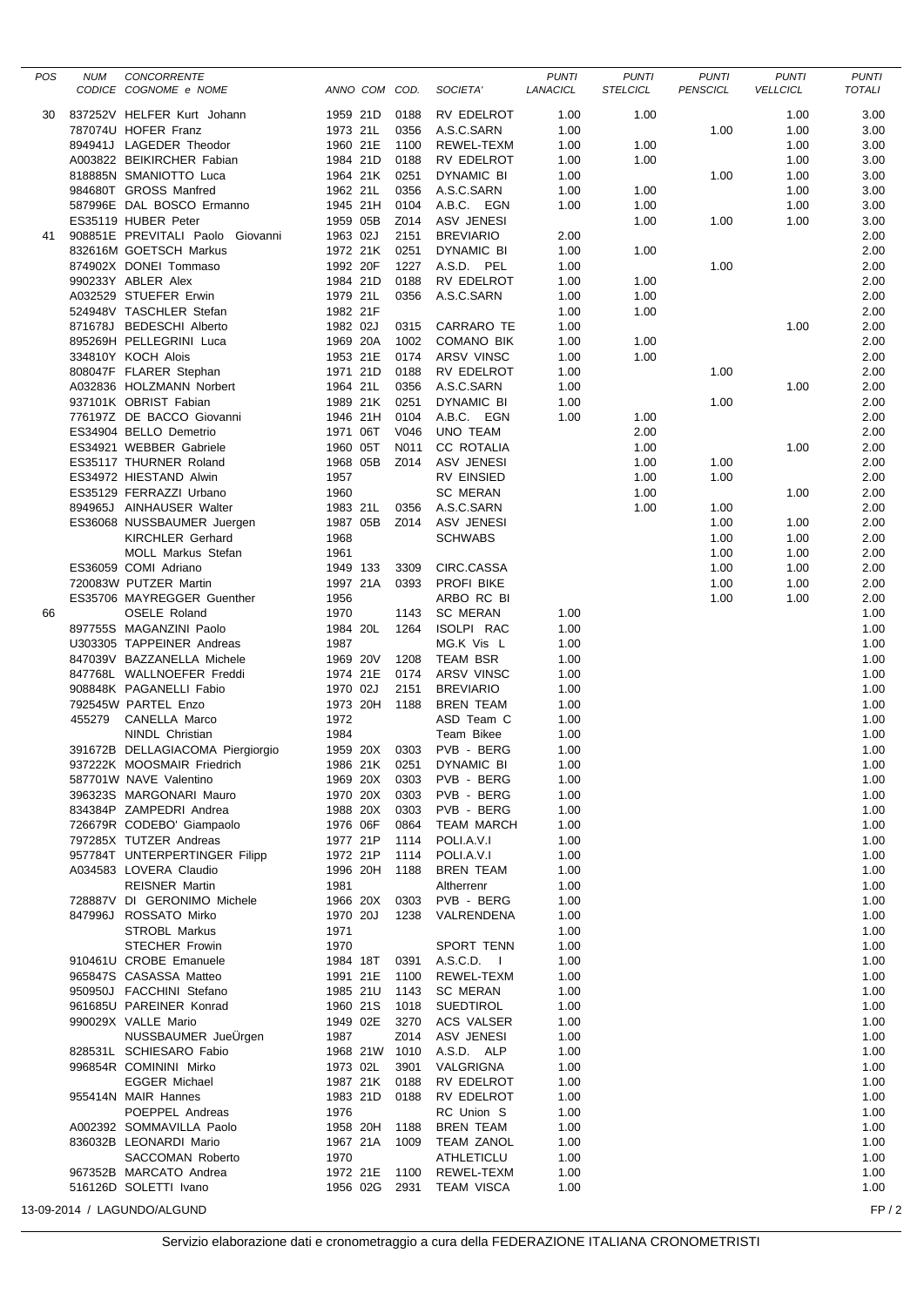| POS | <b>NUM</b> | <b>CONCORRENTE</b>                 |                      |              |                          | <b>PUNTI</b> | <b>PUNTI</b>    | <b>PUNTI</b>    | <b>PUNTI</b>    | <b>PUNTI</b>  |
|-----|------------|------------------------------------|----------------------|--------------|--------------------------|--------------|-----------------|-----------------|-----------------|---------------|
|     |            | CODICE COGNOME e NOME              | ANNO COM COD.        |              | SOCIETA'                 | LANACICL     | <b>STELCICL</b> | <b>PENSCICL</b> | <b>VELLCICL</b> | <b>TOTALI</b> |
| 66  |            | 837970Z MITTERHOFER Stefan         | 1975 21E 0174        |              | ARSV VINSC               | 1.00         |                 |                 |                 | 1.00          |
|     |            | A021890 ZOESCHG Gerhard            | 1969 21D             | 0188         | RV EDELROT               | 1.00         |                 |                 |                 | 1.00          |
|     |            | A015968 FERRARI Giovanni           | 1955 03Q             | 3055         | ASD CHESIN               | 1.00         |                 |                 |                 | 1.00          |
|     |            | 433884B COLAONE Roberto            | 1969 21H             | 0104         | A.B.C. EGN               | 1.00         |                 |                 |                 | 1.00          |
|     |            | 808913Y OETTL Sieghard             | 1965 21D             | 0188         | RV EDELROT               | 1.00         |                 |                 |                 | 1.00          |
|     |            | 808985Z KROELL Michael             | 1984 21U             | 1143         | <b>SC MERAN</b>          | 1.00         |                 |                 |                 | 1.00          |
|     |            | A015552 LANZNASTER Walter          | 1966 21H             | 0104         | A.B.C. EGN               | 1.00         |                 |                 |                 | 1.00          |
|     |            | <b>BERGER Hubert</b>               | 1968 21K             | 0188         | RV EDELROT               | 1.00         |                 |                 |                 | 1.00          |
|     |            | 896813C ZORZI Renzo                | 1953 20X             | 0303         | PVB - BERG               | 1.00         |                 |                 |                 | 1.00          |
|     |            | 914204T TORRI Carlo                | 1947 06U             | 1314         | REGOLO-PON               | 1.00         |                 |                 |                 | 1.00          |
|     |            | 480584J DEMETZ Guido               | 1954 21N             | 0025         | ASV RODES                | 1.00         |                 |                 |                 | 1.00          |
|     |            |                                    |                      | 0188         |                          |              |                 |                 |                 |               |
|     |            | 808074A GUFLER Georg               | 1980 21D<br>1986 06V | 1282         | RV EDELROT               | 1.00         |                 |                 |                 | 1.00<br>1.00  |
|     |            | 798367R PASQUA Andrea              |                      |              | TEAM BC TI               | 1.00         |                 |                 |                 |               |
|     |            | A029838 CONCI Paolo                | 1954 20J             | 1254<br>1254 | GARDAFOX                 | 1.00         |                 |                 |                 | 1.00          |
|     |            | A023306 LEONI Giorgio              | 1959 20J             |              | <b>GARDAFOX</b>          | 1.00         |                 |                 |                 | 1.00          |
|     |            | 588261D MOSER Giuseppe             | 1967 21W             | 0370         | S.C.ALTAIR               | 1.00         |                 |                 |                 | 1.00          |
|     |            | 717250N LEDER Giovanni             | 1977 20J             | 1254         | <b>GARDAFOX</b>          | 1.00         |                 |                 |                 | 1.00          |
|     |            | ES35117 LODI Andrea                | 1968 08M             | 0051         | MAX TEAM                 |              | 1.00            |                 |                 | 1.00          |
|     |            | ES34913 ULBRICH Lars               | 1986                 |              | RSMV BAD S               |              | 1.00            |                 |                 | 1.00          |
|     |            | 995249H GUFLER Alexander           | 1983 20X             | 0303         | PVB - BERG               |              | 1.00            |                 |                 | 1.00          |
|     |            | ES35114 PICCINA Simone             | 1975                 |              |                          |              | 1.00            |                 |                 | 1.00          |
|     |            | ES34928 FACCHINI Paolo             | 1971 08P             |              | C012 ASD PEDALE          |              | 1.00            |                 |                 | 1.00          |
|     |            | ES34974 PRIETH David               | 1990                 |              | <b>TEAM MOOSE</b>        |              | 1.00            |                 |                 | 1.00          |
|     |            | ES34907 LADURNER Haral             | 1971                 |              | <b>OETZI BIKE</b>        |              | 1.00            |                 |                 | 1.00          |
|     |            | 547997N ZORZI Adriano              | 1969 02N             | 3465         | <b>MTB AGNOSI</b>        |              | 1.00            |                 |                 | 1.00          |
|     |            | ES35124 PALESTRA Eric              | 1969 05T             | N015         | <b>GC CONSOLA</b>        |              | 1.00            |                 |                 | 1.00          |
|     |            | ES34914 PIETZKO Christian          | 1972                 |              | WWW.BIOTRA               |              | 1.00            |                 |                 | 1.00          |
|     |            | ES35125 PURICELLI Fabrizio         | 1978 101             | 071          | <b>TEAM MEMO</b>         |              | 1.00            |                 |                 | 1.00          |
|     |            | ES35118 EGGER Norbert              | 1969 05B             | Z014         | ASV JENESI               |              | 1.00            |                 |                 | 1.00          |
|     |            | ES34912 RAFFL Marian               | 1980                 |              | Team Sport               |              | 1.00            |                 |                 | 1.00          |
|     |            | ES34905 MODESTO Massimiliano       | 1970                 | 0226         | <b>GS DACCORD</b>        |              | 1.00            |                 |                 | 1.00          |
|     |            | ES34927 PASQUALI Geo               | 1962 08P             |              | C012 ASD PEDALE          |              | 1.00            |                 |                 | 1.00          |
|     |            | 796859D MARKT Martin               | 1993 21P             |              | 1122 A.S.V. ÖTZ          |              | 1.00            |                 |                 | 1.00          |
|     |            | ES34917 HOFER Alois                | 1968                 |              | <b>FRANZENFES</b>        |              | 1.00            |                 |                 | 1.00          |
|     |            | 808495W DALDOSS Michael            | 1976 21H             | 0104         | A.B.C. EGN               |              | 1.00            |                 |                 | 1.00          |
|     |            | ES34904 ANTICHINI Maurizio         | 1961 06B             | L008         | ASD LIMANA               |              | 1.00            |                 |                 | 1.00          |
|     |            | 873586R LEUTGEB Gerald             | 1960 21V             | 0034         | ASC TIROLE               |              | 1.00            |                 |                 | 1.00          |
|     |            | ES34925 ENNIO Leone                | 1992 15B             | T01          | <b>TEAM FIERA</b>        |              | 1.00            |                 |                 | 1.00          |
|     |            | ES34923 MERLI Roberto              | 1955 08P             |              | C012 ASD PEDALE          |              | 1.00            |                 |                 | 1.00          |
|     |            | ES35120 STEGAGNO Ugo               | 1954 06V             | R001         | BENINI AUT               |              | 1.00            |                 |                 | 1.00          |
|     |            | ES34910 MINELLI Luciano            | 1963 08M             | 0005         | G.S. SPORT               |              | 1.00            |                 |                 | 1.00          |
|     |            | ES34916 GOTTARDI Giulio            | 1973 05T             | N015         | <b>GC CONSOLA</b>        |              | 1.00            |                 |                 | 1.00          |
|     |            | ES34906 ALTHENN Thomas             | 1959                 |              | RC CONCORD               |              | 1.00            |                 |                 | 1.00          |
|     |            | 505097J GRAZIOTTI Gianfranco       |                      |              | 1961 02N 3465 MTB AGNOSI |              | 1.00            |                 |                 | 1.00          |
|     |            | ES35115 LUKAS Bernhard             | 1955                 |              | <b>MUENCHEN</b>          |              | 1.00            |                 |                 | 1.00          |
|     |            | ES34920 BERGER Arne                | 1971                 |              | BIKE AID                 |              | 1.00            |                 |                 | 1.00          |
|     |            | 960369Z ZERZ Juergen               |                      |              | 1976 21E 0174 ARSV VINSC |              | 1.00            |                 |                 | 1.00          |
|     |            | 895883A KOFLER Kurt                |                      |              | 1970 21E 0174 ARSV VINSC |              | 1.00            |                 |                 | 1.00          |
|     |            | ES34915 MEESSEN Frank              | 1968                 |              | RSV DUEREN               |              | 1.00            |                 |                 | 1.00          |
|     |            | ES34924 BASS Jachen                | 1964                 |              | PETO REPOW               |              | 1.00            |                 |                 | 1.00          |
|     |            | ES34977 MARZINOTTO Michele         | 1970 05T             |              | N019 ASD PETROL          |              | 1.00            |                 |                 | 1.00          |
|     |            | ES34976 HAERTL Alois               | 1954                 |              | <b>RSC GRUENB</b>        |              | 1.00            |                 |                 | 1.00          |
|     |            | A006848 SPOEGLER Guenther          | 1962 21N             | 1121         | ORANGERTEU               |              | 1.00            |                 |                 | 1.00          |
|     |            | 480235T LUCADELLO Fabio            | 1963 21A             | 1009         | <b>TEAM ZANOL</b>        |              | 1.00            |                 |                 | 1.00          |
|     |            | A035788 AUER Thomas                | 1974 21E             | 0174         | ARSV VINSC               |              | 1.00            |                 |                 | 1.00          |
|     |            | 094118J DE MARCHI Ado              | 1946 03X             | 0711         | UC CAERANO               |              | 1.00            |                 |                 | 1.00          |
|     |            | 996194C CASETTA Mirco              | 1977 05J             | 0302         | ASD TEAM S               |              | 1.00            |                 |                 | 1.00          |
|     |            | ES34929 LUFFER Bernhard            | 1953                 |              | RC CONCORD               |              | 1.00            |                 |                 | 1.00          |
|     |            | 416802Q COSTANZI Davide            | 1972                 |              | DLF TRYGOL               |              | 1.00            |                 |                 | 1.00          |
|     |            |                                    |                      |              |                          |              |                 |                 |                 |               |
|     |            | ES34975 BERTELLA Martino           | 1964 21H             |              | 0104 A.B.C. EGN          |              | 1.00            |                 |                 | 1.00          |
|     |            | ES35126 BUTI Simone                | 1974                 | 0376         | TEAM BIKE                |              | 1.00            |                 |                 | 1.00          |
|     |            | 588034M KARGRUBER Stefan           | 1967                 |              | <b>GREEN VALL</b>        |              |                 | 1.00            |                 | 1.00          |
|     |            | 919661H RESCH Christian            | 1975 21K             | 0251         | DYNAMIC BI               |              |                 | 1.00            |                 | 1.00          |
|     |            | 958343R PALLER Martin              | 1968 21D             | 1140         | TEAM BAD S               |              |                 | 1.00            |                 | 1.00          |
|     |            | A000721 PIAZZI Diego               | 1983 20D             | 1153         | US LITEGOS               |              |                 | 1.00            |                 | 1.00          |
|     |            | ES36069 PLATTNER Andreas           | 1966 05B             | Z014         | ASV JENESI               |              |                 | 1.00            |                 | 1.00          |
|     |            | 6641250 OBERKLAMMSTEINER Hansjoerg | 1973                 |              | MICHEL BIK               |              |                 | 1.00            |                 | 1.00          |
|     |            | 908581Y ZENDRI Brunio              | 1979 20X             |              | 0303 PVB - BERG          |              |                 | 1.00            |                 | 1.00          |
|     |            | ES36072 HOFER Luis                 | 1968                 |              | <b>FRANZENSFE</b>        |              |                 | 1.00            |                 | 1.00          |
|     |            | 852671G THURNER Erich Karl         | 1964 21L             |              | 0356 A.S.C.SARN          |              |                 | 1.00            |                 | 1.00          |
|     |            | ES35705 KAISER Juergen             | 1960                 |              | <b>TEAM XXLIG</b>        |              |                 | 1.00            |                 | 1.00          |
|     |            | A001797 ZOZIN Helmuth              |                      |              | 1964 21D 1140 TEAM BAD S |              |                 | 1.00            |                 | 1.00          |
|     |            | 13-09-2014 / LAGUNDO/ALGUND        |                      |              |                          |              |                 |                 |                 | FP/3          |